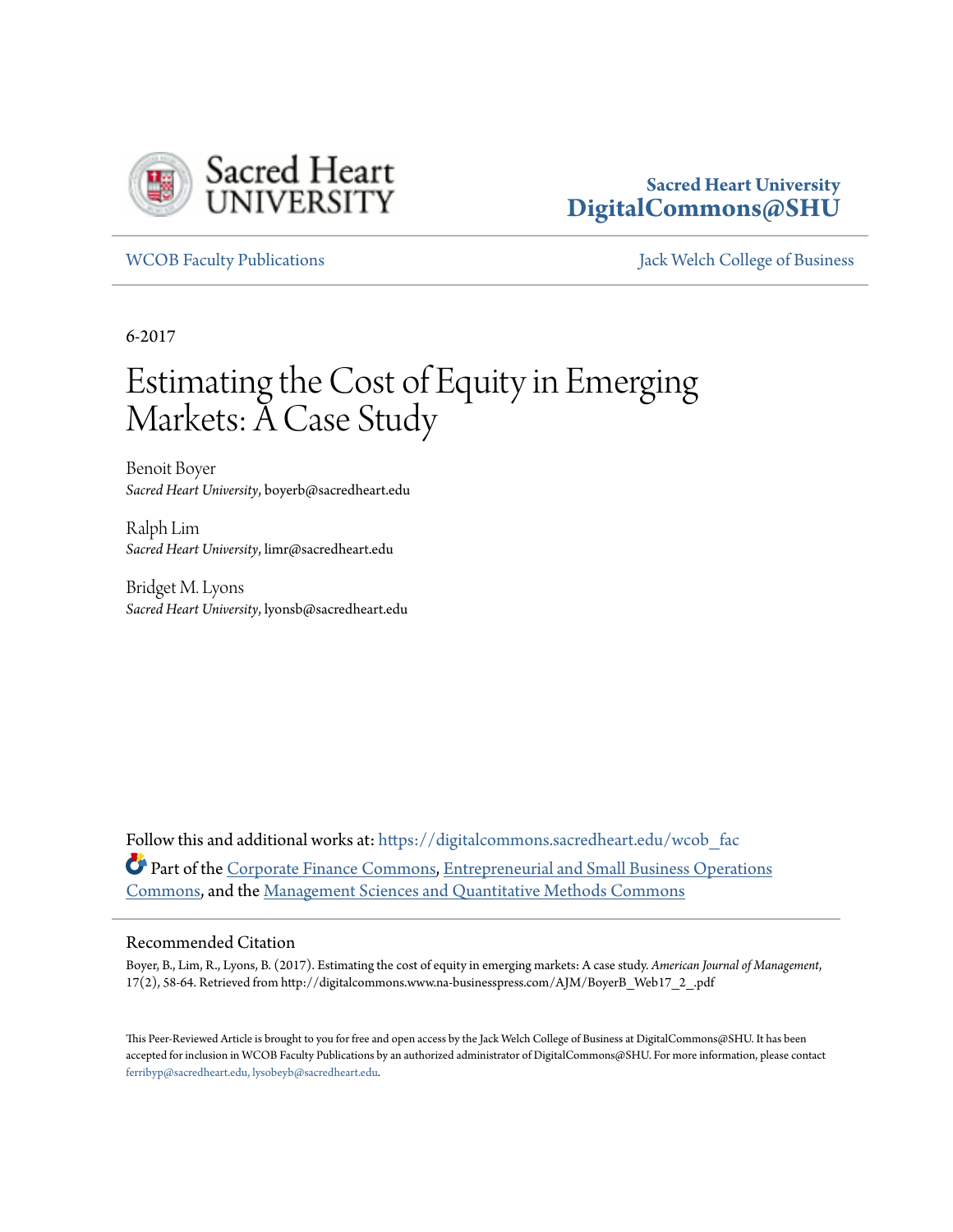# Estimating the Cost of Equity in Emerging Markets: A Case Study

Benoit Boyer Sacred Heart University

Ralph Lim Sacred Heart University

Bridget Lyons Sacred Heart University

A firm's weighted average cost of capital is an integral component in capital budgeting decisions and in assessment of the firm's enterprise and equity value. Estimation of the cost of equity is a key component in determining the overall cost of capital. The calculation of the cost of equity for U.S. based corporations is relatively straightforward and is most often estimated as a function of the U.S. risk-free rate, the firm's beta value, and an estimate of the average risk premium associated with equity investments compared to risk free assets. Since U.S. financial markets are fairly liquid and reasonably efficient, estimates of the required input variables are relatively reliable. In contrast, the estimation of equity capital costs for corporations based in emerging markets presents many challenges. Emerging markets are often characterized by additional risks including political risks and the risks associated with operating in markets that are less liquid and transparent than mature markets. This leads to issues in identifying appropriate and reliable measures of the risk free rate, beta and the equity risk premium. In this paper we describe five commonly used approaches to estimate the cost of equity for firms based in emerging markets and then apply these to three firms headquartered in Brazil. The results show that the approach selected can have a significant impact on the resulting estimate of the firm's cost of equity. This case study may be of interest to practitioners and to students in financial management, investment, valuation and international finance courses.

# THE TASK

It is early 2016. Your task is to estimate the weighted average cost of capital of 3 Brazilian firms: Embraer, Brasil Foods and Via Varejo. All firms report in local currency.

Embraer is an aerospace conglomerate that earns approximately 20% of its revenues from Brazil.

Brasil Foods produces and processes foods and earns about 40% of its revenues from Brazil.

Via Varejo retails household appliances and electronics through retail stores and earns all its revenues in Brazil.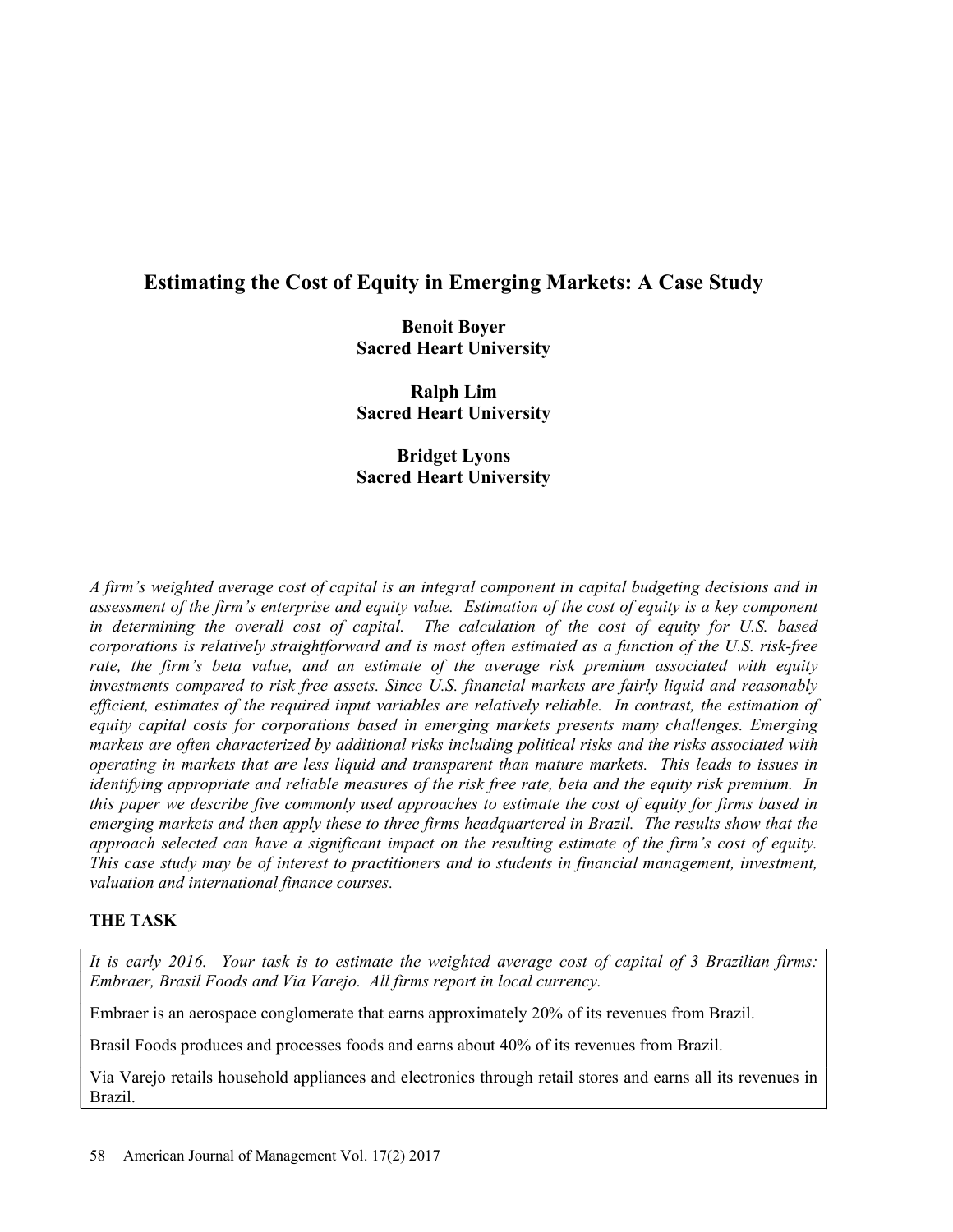#### INTRODUCTION

Estimation of the cost of capital is central to financial management and investment decisions including capital budgeting and firm valuation. A firm's weighted average cost of capital is its average cost of raising funds and is a function of its capital structure – the relative portions of debt and equity used - and the firm's cost of debt and equity.

The most common approach used in developed markets to estimate the cost of equity component of the WACC is a single factor model where the cost of equity, Ke, is a function of a risk free rate, Krf, a risk premium earned on equity investments (ERP) compared to the rate earned on risk free investments and beta, a measure of the volatility of the stock's returns.

 $Ke = Krf + (ERP * Beta)$ 

Discussions of cost of equity estimates in developed markets surround:

- $\triangleright$  Whether to use a single or multifactor model
- $\triangleright$  Which risk free rate to use: 5, 10, 30 year U.S. government yield
- $\triangleright$  How to estimate beta
- $\triangleright$  Determination of the equity risk premium

The approach selected will impact the results but as Campbell Harvey (2005) notes, "In countries like the U.S., the different methods often yield similar results.

There is much less agreement on the appropriate approach to determining equity capital costs in emerging markets. Campbell Harvey (2005) critically reviewed twelve different approaches to estimate the international cost of equity capital and demonstrates that the various methods produce widely varying results. Mark Humphrey Von Jenner (2008) described six models for estimating the cost of equity in emerging markets and recommends one of two approaches depending on whether the investor diversifies internationally. Niso Abuaf (2011) notes that in his almost twenty years working as an investment banker, the CAPM is the technique primarily used to estimate the cost of equity. He then develops an extension of the CAPM model to incorporate a factor related to political risk. Depending on which approach is used, the resulting cost of equity can vary quite significantly.

In this paper we consider:

- $\triangleright$  What is currently common practice when estimating the cost of equity in emerging markets?
- $\triangleright$  How is country risk incorporated into the cost of equity calculation?
- $\triangleright$  A case study approach to estimating the cost of equity for three Brazilian firms using five common approaches.

#### Cost of Equity in Emerging Markets

Emerging market investments expose investors to additional risks which are commonly called "country risk". The essential questions are which risks do investors demand compensation for and how much additional return is required?

Potential risks include:

Financial markets which are illiquid and lack transparency Less developed regulatory, corporate governance and legal framework Inability to repatriate earnings Economic uncertainty War and/or political instability Risk of expropriation of assets

Attempts to incorporate these risks into a model leads to confusion because there are many options related to estimating the cost of equity in practice.

Common questions include: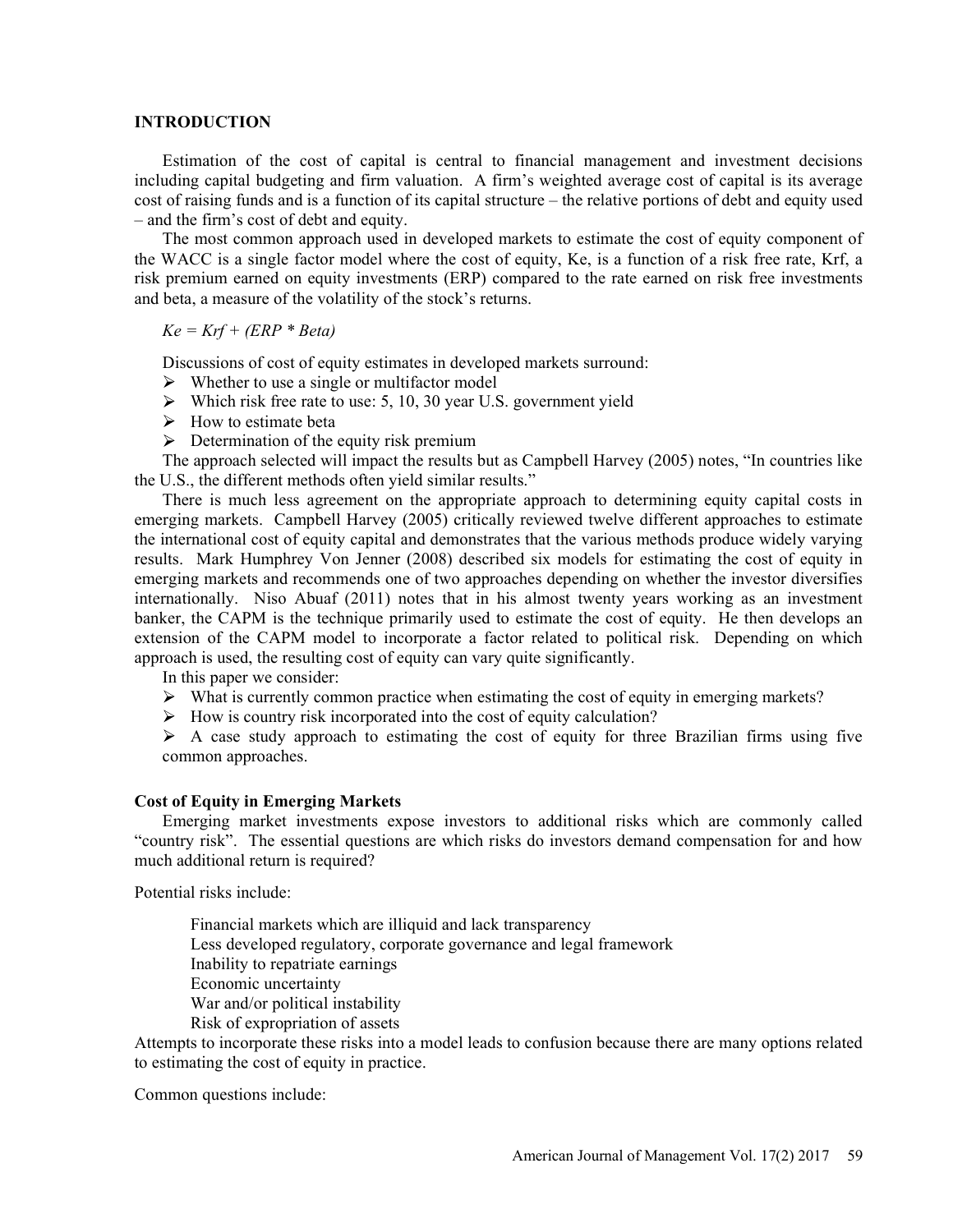- $\triangleright$  Should country risk be incorporated through:
	- beta in a single factor model (assumes beta will reflect exposure to country risk)
	- the addition of a second factor reflecting a premium for country risk
	- the risk free rate by using the yield on sovereign debt
	- $\circ$  the equity risk premium (ERP) where this is estimated by country
	- $\circ$  the equity risk premium (ERP) where this is estimated based on the countries where revenues are generated or assets are located
- $\triangleright$  Should the risk free rate be estimated as:
	- the US ten-year yield
	- the US ten-year plus an inflation differential to reflect inflation on the emerging market country
	- o the sovereign ten-year yield
- $\triangleright$  Is the equity risk premium:
	- the US or global ERP
	- $\circ$  the ERP of the emerging market country
	- an ERP estimated by weighting the ERPs of countries where the firm generates revenues
- $\triangleright$  Should beta be calculated by:
	- comparing firm stock returns to a local stock index
	- comparing firm stock returns to a global index
	- $\circ$  levering the global industry beta to the firm's capital structure

Care must be taken to ensure any inflation differential and country risk are neither ignored nor double counted. We must also consider the degree to which an individual firm is exposed to country risk. In our case study, some might view the exposure of Via Varejo to Brazilian country risk as significantly higher than that of Embraer since the former earns 100% of its revenues in Brazil while Embraer earns about 20% of its revenues in Brazil.

Five approaches commonly discussed in academic literature and used in practice follow and we calculate the cost of equity for each of the three case firms using these approaches.

#### Approaches:

- 1. Use the single factor CAPM and assume beta will capture country risk
- 2. Add a country risk premium to the CAPM model above
- 3. Incorporate country risk in the risk free rate by using the sovereign yield
- 4. Calculate a country specific equity risk premium (ERP)
- 5. Calculate a weighted average ERP based on the countries where revenue is generated or assets are located

A sixth approach has been recommended by academics including Damodaran and Abuaf. Here, CAPM is extended to include a second factor to capture the sensitivity of the firm's equity to country risk. This approach requires calculation of this second factor and since the data is not readily available the technique is not used much in practice and is not included here.

#### RESULTS - Data from April 2016

Since our three case firms are located in Brazil and report in Brazilian Reals the cost of equity is calculated in local, nominal terms  $-$  i.e. the cost of raising equity in Brazil in Reals. Data sources are shown in Appendix 1. We use information available on Bloomberg and S&P CapIQ.

## Approach 1: Use the Single Factor CAPM and Assume Beta Will Capture Country Risk

**Rationale**: If beta is measured as firm return sensitivity compared to a global index then beta should capture country risk.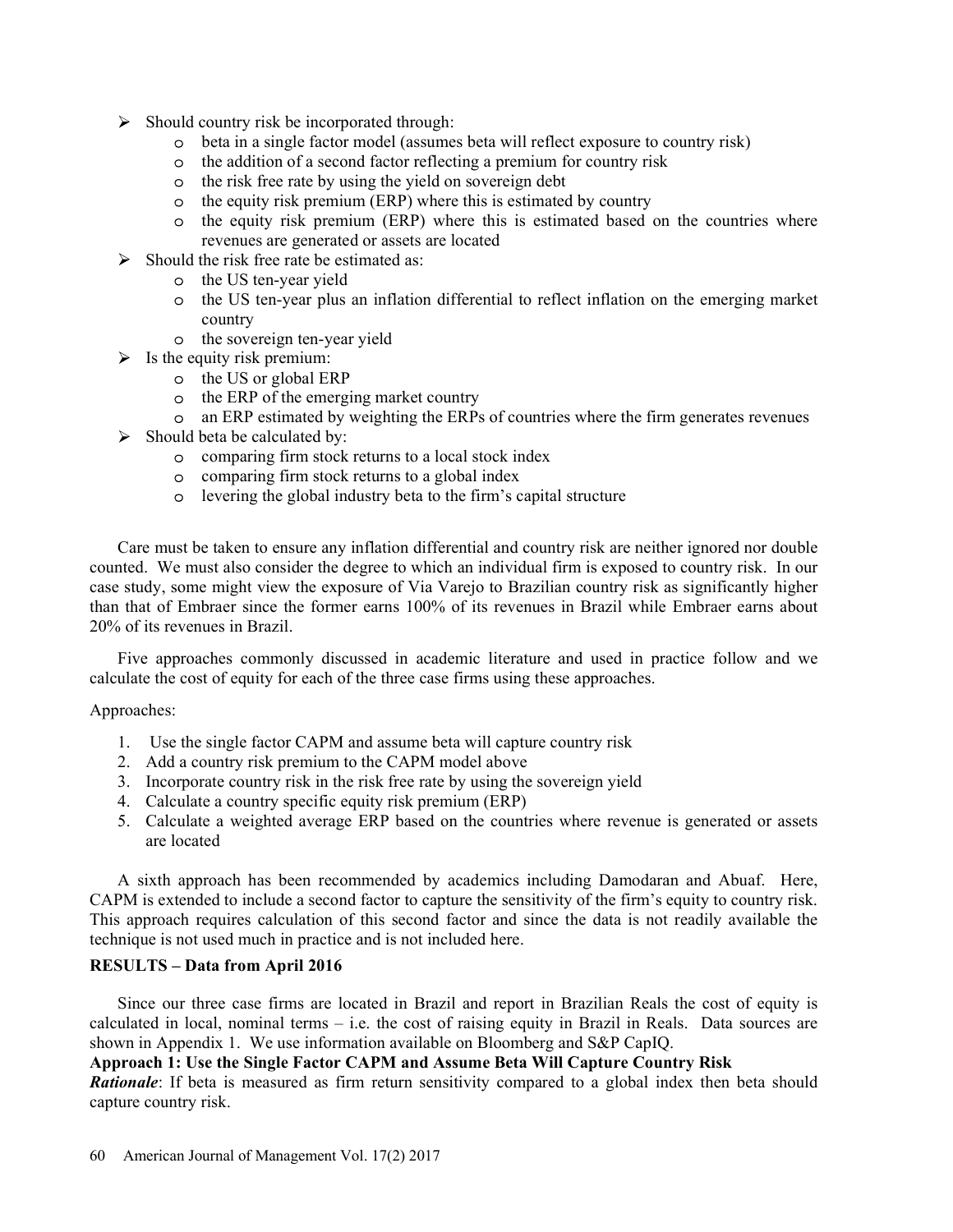Limitations: Evidence suggests country risk is not included in this beta and the approach is rarely used in practice. Lack of liquidity may contribute to inability of beta to capture country risk. **Formula:**  $Ke = Krf + ERP * Beta$ 

### Inputs

Krf = US or equivalent ten-year yield plus inflation differential between local country and US to capture local risk free rate

ERP = US equity risk premium per Damodaran and several investment bank estimates

Beta = firm beta calculated using US or global index (from Bloomberg calculated using S&P 500). Bloomberg did not report this beta for Via Varejo so we calculated a levered beta based off the industry beta, a common practice when there is not a published beta or when liquidity is low.

# TABLE 1 USE THE SINGLE FACTOR CAPM AND ASSUME BETA WILL CAPTURE COUNTRY RISK

| sts country risk is not included in this beta and the approach is rarely used in<br>ay contribute to inability of beta to capture country risk.<br>Beta |              |                |
|---------------------------------------------------------------------------------------------------------------------------------------------------------|--------------|----------------|
| ear yield plus inflation differential between local country and US to capture                                                                           |              |                |
| l using US or global index (from Bloomberg calculated using S&P 500).<br>is beta for Via Varejo so we calculated a levered beta based off the industry  |              |                |
| en there is not a published beta or when liquidity is low.<br><b>TABLE 1</b><br>OR CAPM AND ASSUME BETA WILL CAPTURE COUNTRY RISK                       |              |                |
| Inputs                                                                                                                                                  |              |                |
| Krf US<br>Country inflation differential                                                                                                                | 1.8%<br>6.5% |                |
| ERP - US                                                                                                                                                | 6.0%         |                |
| <b>Results</b>                                                                                                                                          |              |                |
|                                                                                                                                                         | <b>Beta</b>  | Ke             |
| <b>Brasil Foods</b><br>Embraer                                                                                                                          | 0.81<br>1.09 | 13.1%<br>14.8% |

While empirical studies by academics provide support *in developed markets* for the ability of this approach to capture country risk through beta, evidence suggests investors require an additional premium related to country risk that is not captured in the single factor CAPM. This view is consistent with the CFA Institute. As a result, other approaches have been developed in an attempt to better capture country risk. Approaches 2-5 are methodologies we have seen used in practice to capture the country risk.

## Approach 2: Add a Country Risk Premium to the Single Factor CAPM Model

**Rationale**: Empirical evidence suggests investors require an additional premium related to country risk that is not captured in the single factor CAPM. Country risk then leads to a distinct premium, somewhat similar to a premium for lack of liquidity, which should be added to the cost of equity. Higher levels of country risk will imply higher costs of equity. The premium is most often estimated from sovereign ratings and/or CDS spreads.

**Limitations**: This approach applies the same country risk premium to all firms in the country despite evidence that country risk depends on a number of factors including the industry and where revenues are generated.

**Formula:**  $Ke = Krf + ERP * Beta + CRP$ 

#### Inputs:

Krf = US or equivalent ten-year yield plus inflation differential to capture local risk free rate

 $ERP = US$ 

Beta = local beta calculated against Brazilian market index. (do not use the firm's actual beta calculated against a global index since this will likely lead to double counting country risk)

CRP = Country risk premium estimated from credit spreads on debt or sources such as Damodaran. Many banks estimate CRPs. Consider the Krf and CRP sources and take care not to double count the inflation differential.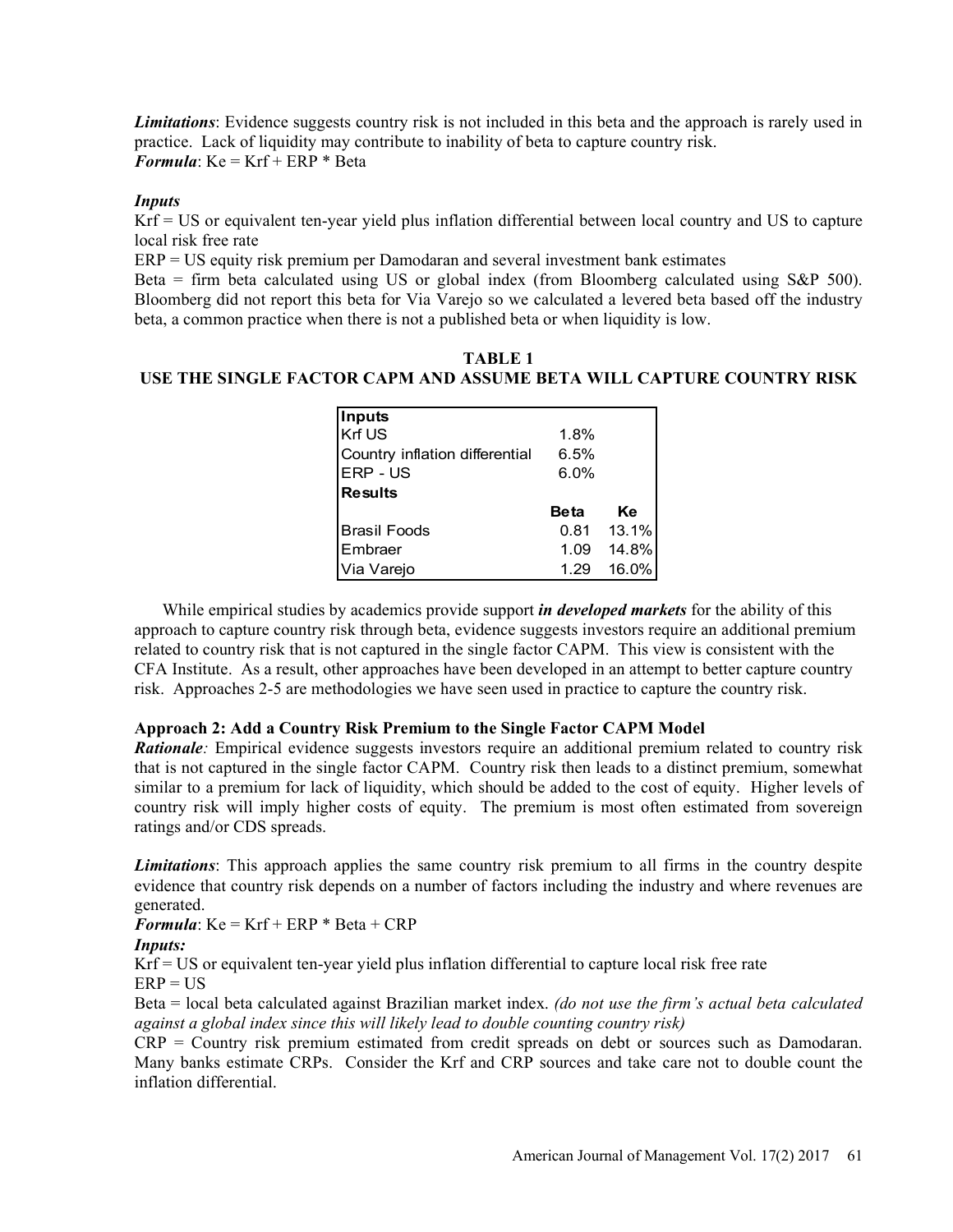# TABLE 2 ADD A COUNTRY RISK PREMIUM TO THE SINGLE FACTOR CAPM MODEL

| <b>TABLE 2</b>                               |             |       |
|----------------------------------------------|-------------|-------|
|                                              |             |       |
|                                              |             |       |
| RISK PREMIUM TO THE SINGLE FACTOR CAPM MODEL |             |       |
|                                              |             |       |
|                                              |             |       |
|                                              |             |       |
|                                              |             |       |
|                                              |             |       |
|                                              |             |       |
|                                              |             |       |
|                                              |             |       |
|                                              |             |       |
|                                              |             |       |
| <b>Inputs</b>                                |             |       |
| Krf US                                       | 1.8%        |       |
| Country inflation differential               | 6.5%        |       |
|                                              | 6.0%        |       |
| ERP - US                                     |             |       |
|                                              | 3.4%        |       |
| Country risk premium<br><b>Results</b>       |             |       |
|                                              | <b>Beta</b> | Ke    |
| <b>Brasil Foods</b>                          | 0.70        | 15.9% |
| Embraer                                      | 0.45        | 14.4% |

# Approach 3: Include Country Risk in the Risk Free Rate

**Rationale**: Capture country risk by using the sovereign ten-year yield as the risk free rate. Note if this technique is applied, then the risk free rate is not truly risk free since it incorporates country risk. This is another way of including country risk, similar to Approach 2.

**Limitations**: This assumes that the country risk on ten-year government debt is identical to the country risk on equity investments and that all equity investments are exposed to identical levels of country risk. **Formula:**  $Ke = Krf + ERP * Beta$ 

# **Inputs**

Krf = Sovereign ten-year yield

### $ERP = US$

Beta = local beta (calculated against Brazilian market index)

### TABLE 3

# INCLUDE COUNTRY RISK IN THE RISK FREE RATE

|                                                                                     | <b>Beta</b>  | Ke             |
|-------------------------------------------------------------------------------------|--------------|----------------|
|                                                                                     |              |                |
| <b>Brasil Foods</b>                                                                 | 0.70         | 15.9%          |
| Embraer                                                                             | 0.45         | 14.4%          |
| Via Varejo                                                                          | 1.03         | 17.9%          |
|                                                                                     |              |                |
| try Risk in the Risk Free Rate                                                      |              |                |
| risk by using the sovereign ten-year yield as the risk free rate. Note if this      |              |                |
| e risk free rate is not truly risk free since it incorporates country risk. This is |              |                |
| untry risk, similar to Approach 2.                                                  |              |                |
| hat the country risk on ten-year government debt is identical to the country        |              |                |
| nd that all equity investments are exposed to identical levels of country risk.     |              |                |
| Beta                                                                                |              |                |
|                                                                                     |              |                |
|                                                                                     |              |                |
| ld                                                                                  |              |                |
|                                                                                     |              |                |
| against Brazilian market index)                                                     |              |                |
| <b>TABLE 3</b>                                                                      |              |                |
| UDE COUNTRY RISK IN THE RISK FREE RATE                                              |              |                |
|                                                                                     |              |                |
| Inputs                                                                              |              |                |
| Local risk free rate                                                                | 10.25%       |                |
| ERP - US                                                                            | 6.0%         |                |
| <b>Results</b>                                                                      |              |                |
|                                                                                     | <b>Beta</b>  | Ke             |
| <b>Brasil Foods</b>                                                                 | 0.70         | 14.5%          |
| Embraer<br>Via Varejo                                                               | 0.45<br>1.03 | 13.0%<br>16.4% |

Note that approaches 2 and 3 may yield identical results, depending on how the CRP is calculated and whether the sovereign yield is an actual value at a specific date or has been smoothed.

# Approach 4: Calculate a Country Specific Equity Risk Premium (ERP)

**Rationale:** Capture country risk by using an equity risk premium specific to the country. This can differ from Approach 3 if, for example, equities are deemed more volatile and therefore riskier than debt. In such cases the country specific ERP used would be higher than the CDS spread or the spread embedded in sovereign bonds. It is also used when no sovereign bonds trade or liquidity is limited.

Limitations: Like approach 3, this approach assumes all equity investments are exposed to identical levels of country risk.

**Formula:**  $Ke = Krf + ERP * Beta$ 

# Inputs:

Krf = US or equivalent ten-year yield plus inflation differential between local country and US to capture local risk free rate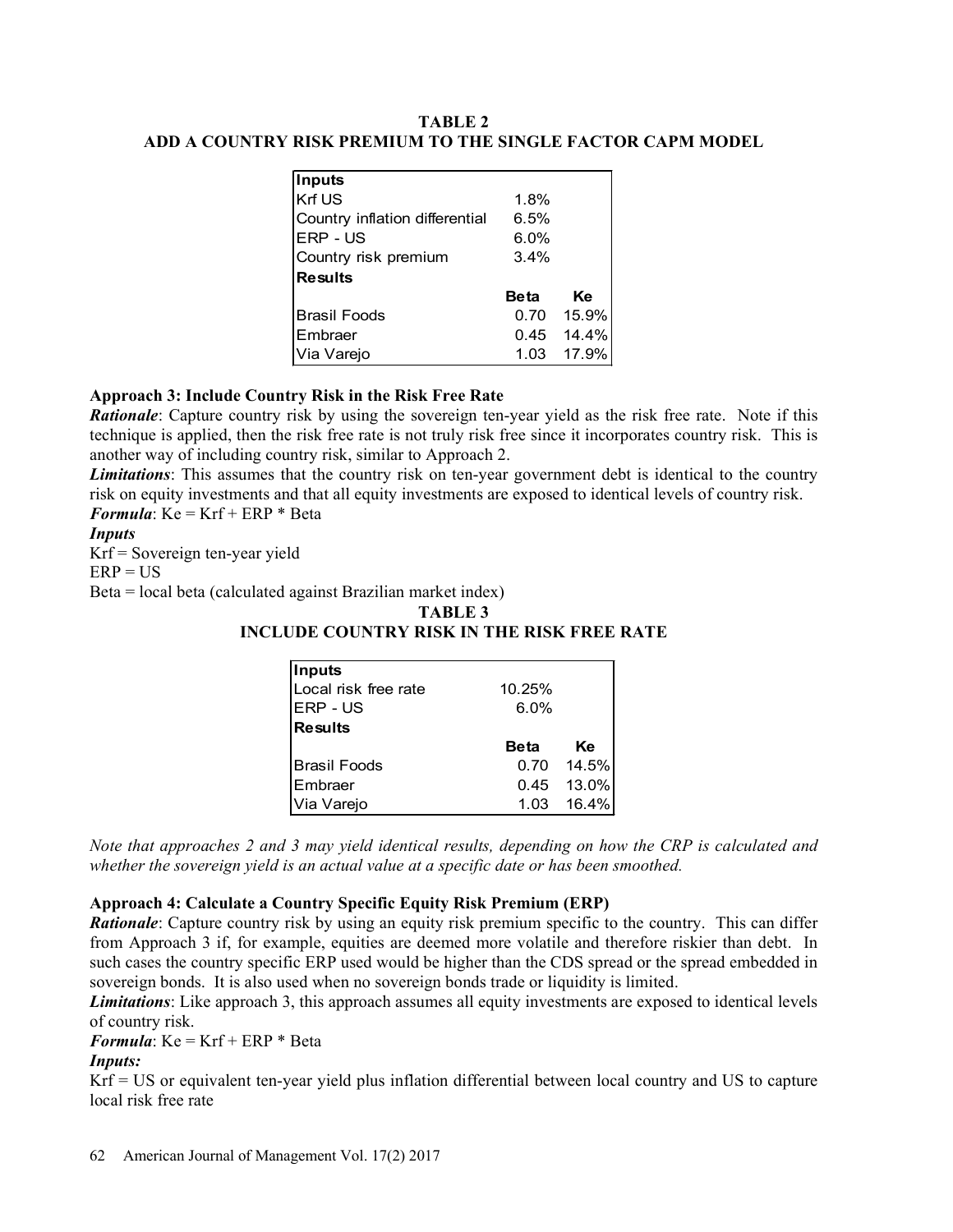ERP = Brazilian ERP

Beta = local beta (calculated against Brazilian market index)

# TABLE 4 CALCULATE A COUNTRY SPECIFIC EQUITY RISK PREMIUM (ERP)

| against Brazilian market index)              |             |       |
|----------------------------------------------|-------------|-------|
|                                              |             |       |
|                                              |             |       |
| <b>TABLE 4</b>                               |             |       |
| A COUNTRY SPECIFIC EQUITY RISK PREMIUM (ERP) |             |       |
|                                              |             |       |
| <b>Inputs</b><br>Krf US                      | 1.8%        |       |
| Country inflation differential               | 6.5%        |       |
| ERP - Brazil                                 | 9.65%       |       |
| <b>Results</b>                               |             |       |
|                                              | <b>Beta</b> | Ke    |
| <b>Brasil Foods</b>                          | 0.70        | 15.0% |
| Embraer                                      | 0.45        | 12.6% |

### Approach 5: Calculate a Country Weighted Average ERP Based on Where Revenue is Generated

Rationale: Investors may perceive country risk as a function of the countries or regions where the firm operates rather than just the country where the firm is headquartered.

**Limitations**: Requires more computation time since a weighted ERP is not available in online sources such as Bloomberg or Cap IQ.

**Formula:**  $Ke = Krf + ERP * Beta$ 

#### **Inputs**

Krf = US or equivalent ten-year yield plus inflation differential between local country and US to capture local risk free rate

ERP = Country weighted ERP based on where revenues are generated

Beta = firm beta calculated using US or global index (from Bloomberg calculated using S&P 500). Bloomberg did not report this beta for Via Varejo so we calculated a levered beta based off the industry beta.

# TABLE 5 CALCULATE A COUNTRY WEIGHTED AVERAGE ERP BASED ON WHERE REVENUE IS **GENERATED**

| ty perceive country risk as a function of the countries or regions where the firm<br>the country where the firm is headquartered.<br>nore computation time since a weighted ERP is not available in online sources<br>ap IQ.<br>RP * Beta |                |             |                     |  |  |
|-------------------------------------------------------------------------------------------------------------------------------------------------------------------------------------------------------------------------------------------|----------------|-------------|---------------------|--|--|
| ten-year yield plus inflation differential between local country and US to capture                                                                                                                                                        |                |             |                     |  |  |
| d ERP based on where revenues are generated<br>lated using US or global index (from Bloomberg calculated using S&P 500).<br>ort this beta for Via Varejo so we calculated a levered beta based off the industry                           |                |             |                     |  |  |
| <b>TABLE 5</b><br>UNTRY WEIGHTED AVERAGE ERP BASED ON WHERE REVENUE IS<br><b>GENERATED</b>                                                                                                                                                |                |             |                     |  |  |
| Inputs                                                                                                                                                                                                                                    |                |             |                     |  |  |
| Krf US                                                                                                                                                                                                                                    | 1.8%           |             |                     |  |  |
| Country inflation differential                                                                                                                                                                                                            | 6.5%           |             |                     |  |  |
| <b>Results</b>                                                                                                                                                                                                                            |                |             |                     |  |  |
|                                                                                                                                                                                                                                           | <b>Wtd ERP</b> | <b>Beta</b> | Ke                  |  |  |
| <b>Brasil Foods</b>                                                                                                                                                                                                                       | 8.6%           | 0.81        | 15.2%               |  |  |
| Embraer<br>Via Varejo                                                                                                                                                                                                                     | 7.1%<br>9.7%   | 1.09        | 16.0%<br>1.29 20.7% |  |  |

# **CONCLUSION**

Although the formula generally used for the cost of equity appears simple, actually calculating cost of equity in emerging markets can be quite challenging since there are many possible options to use for the risk free rate, the equity risk premium and beta. The decision on if and how to incorporate country risk adds an additional level of complexity. Utilizing five approaches we have seen used in practice to estimate the cost of equity for three Brazilian firms in April 2016 we get a fairly wide range of results. For firms with significant country risk, prior studies and our own results suggest that the first approach